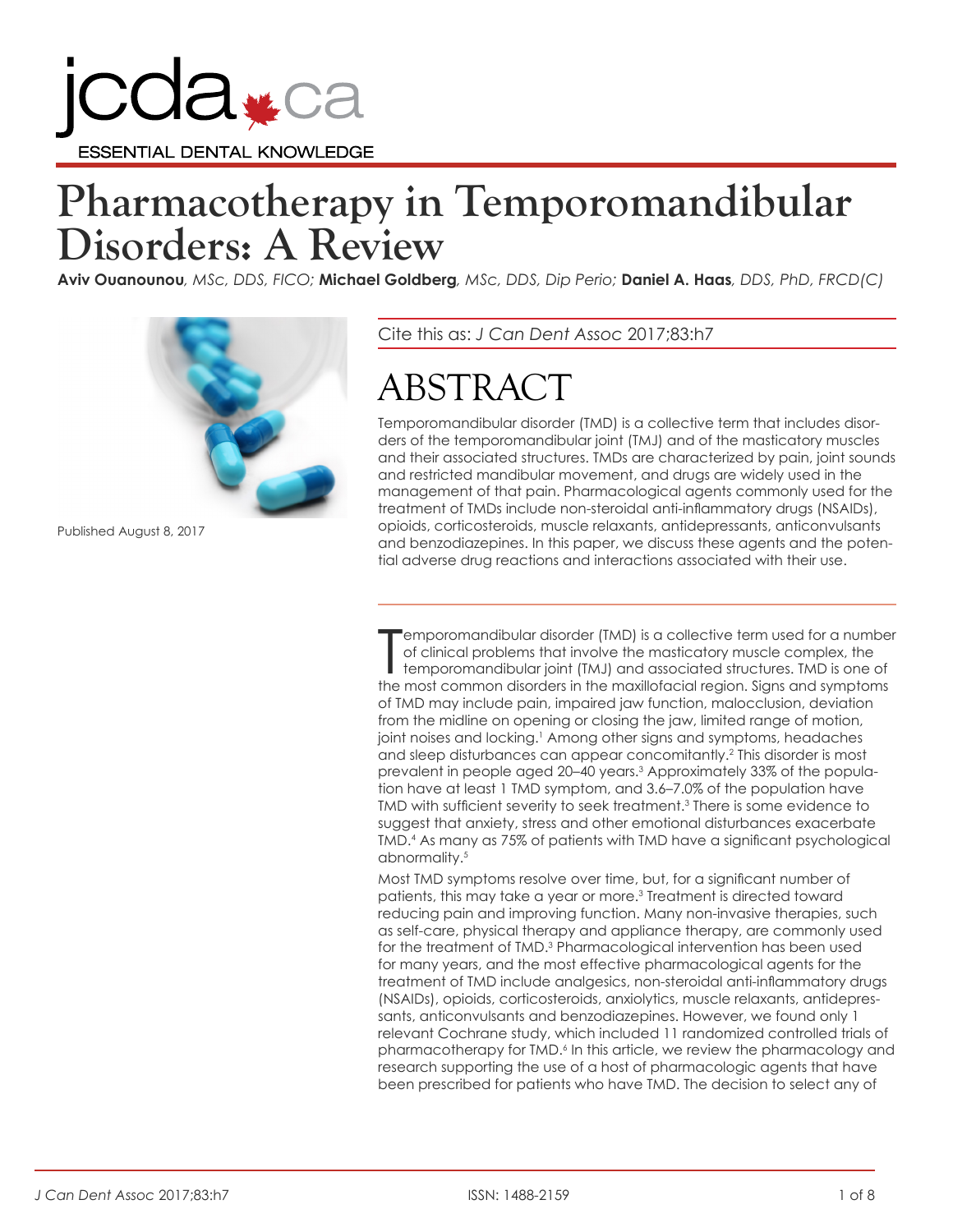NTIAL DENTAL KNOWLEDGE

these agents depends on a full understanding of the drug's risks and benefits.

## **Non-Steroidal Anti-inflammatory Drugs**

The NSAIDs are a large group of drugs that inhibit cyclo-oxygenases, thereby preventing the formation of prostaglandins. Traditionally, they have been the drugs most commonly prescribed for pain in the orofacial region.<sup>4,7</sup> NSAIDs are indicated for mild to moderate acute inflammatory conditions in the TMJ and are generally beneficial for patients with acute TMJ inflammation resulting from acute disc displacement without reduction or acute trauma, for example.<sup>3</sup>

To achieve an anti-inflammatory effect in TMD, these medications should be taken for a minimum of 2 weeks.3 NSAIDs are effective and widely available in over-the-counter formulations or by prescription. A number of NSAIDs, including ibuprofen, naproxen, diflunisal and ketorolac, have been shown to be effective for dental pain. No single NSAID has been shown to be superior to all others<sup>8</sup> and, therefore, if satisfactory pain relief is not achieved with 1 NSAID, a different NSAID would not be of benefit.<sup>3,8,9</sup>

The most important adverse effect of NSAIDs is their effect on the gastrointestinal (GI) tract. NSAIDs cause gastric erosion that can lead to ulcers and then gastric bleeding; this tends to be more severe in the elderly than in younger people.10 In fact, up to 16 000 patients may die each year in the United States as a result of GI complications from NSAID therapy.<sup>11</sup> Therefore, prescribing NSAIDs in a patient with active GI disease is contraindicated. Naproxen and ibuprofen appear to be the safest NSAIDs with respect to the cardiovascular system, and ibuprofen has been shown to be relatively safe with respect to GI risk.8 Another possibility for patients at risk of GI bleeding, provided there are no significant risk factors for myocardial infarction or cerebrovascular accident, is the COX-2 inhibitor celecoxib (200 mg twice a day), as it is much less likely to cause gastric bleeding.

In addition to severe adverse reactions, NSAIDs can interact with multiple medications and result in an unwanted effect. For instance, lithium clearance may be decreased by NSAIDs; NSAIDs may increase the serum concentration of lithium and, thus, cause toxicity.<sup>12</sup> Although it is not clear who is predisposed to this interaction, elderly patients are likely most susceptible.10,12 Moreover, methotrexate may be displaced from its binding protein sites by NSAIDs. This action is generally not relevant clinically with the low doses of methotrexate commonly taken by patients with rheumatoid arthritis, who have normal renal function, but it is significant when methotrexate is used in high doses for cancer therapy.12 Moreover, the combination of NSAIDs and angiotensin converting enzyme (ACE) inhibitors or loop diuretics has been shown to increase the risk of acute kidney injury<sup>13</sup>;

NSAIDs may also reduce renal blood flow, tubular excretion of drugs and renal prostaglandin production. When given for extended periods (≥ 5 days), NSAIDs may attenuate the effect of antihypertensive drugs, such as diuretics, beta blockers and ACE inhibitors.12,14 In addition, NSAID-induced inhibition of thromboxane synthesis decreases the ability of blood to clot, resulting in an increase in bleeding. When used with other drugs that also increase bleeding (e.g., warfarin), the likelihood of serious bleeding or complications of bleeding increases.

The efficacy of NSAIDs in the treatment of TMD was studied by Ta and Dionne.<sup>15</sup> In a randomized, double-blind, placebo-controlled trial, they compared the efficacy of celecoxib (100 mg twice a day), naproxen (500 mg twice a day) and placebo for 6 weeks. Compared with placebo, naproxen significantly reduced the symptoms of painful TMJ disc displacement. Celecoxib showed slightly better pain reduction than the placebo, but was not significantly effective for TMD pain. However, other studies comparing ibuprofen and piroxicam with placebo failed to demonstrate a decrease in symptoms among patients with chronic myogenous pain.16,17 Meloxicam, another commonly used COX-2 inhibitor, may be prescribed at the rate of 7.5–15 mg/ day for a minimum of 2 weeks and usually up to 4 weeks. A repeat of the prescription may be considered if the initial regimen is effective, but pain recurs when the drug is discontinued. At most, a 2-month regimen of NSAID use may be considered in consultation with the patient's family physician.

From a clinical perspective, the determining factor in the decision to prescribe an NSAID is based on correlating signs that we pick up on examination with the symptoms noted by the patient. In particular, patients will often use a single finger to point to the joint when describing the origin of pain (as opposed to a broader tracing of pain when muscle pain is indicated). Manual palpation of the joint will elicit a painful response. This will also occur when palpation occurs through the external auditory meatus. If pain and crepitus are noted, further radiographic investigation for degenerative joint disease is indicated.

### **Opioids**

The possibility of serious GI bleeding associated with chronic NSAID administration combined with the inconsistent efficacy of these drugs for some forms of TMD has led to a look at alternatives. Opioid analgesics have been used for the management of acute pain in dentistry for many years, and their effectiveness in the treatment of moderate to severe pain is well established.18 In TMD, judicious use of these medications may occasionally be indicated for chronic moderate to severe pain when other drugs are found to be ineffective.4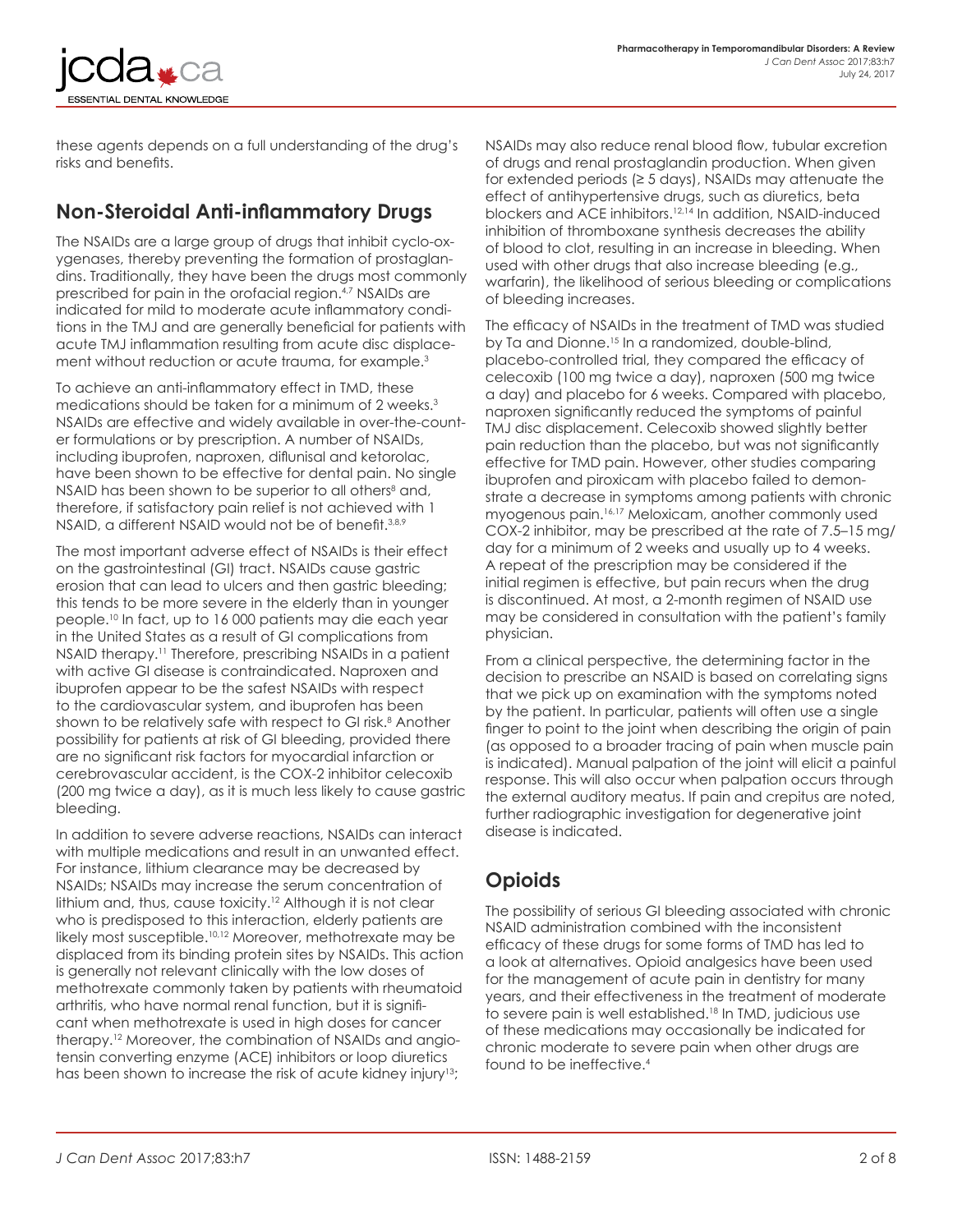

The most common opioids considered for oral administration are codeine and oxycodone, with hydromorphone reserved for severe intractable pain. If the oral route is not a reasonable option, the fentanyl patch can be considered for those with training in its use.<sup>19,20</sup> Parenteral opioids have been used for TMD, particularly in association with arthrocentesis.<sup>21</sup> For instance, in a randomized double-blind study,<sup>22</sup> intra-articular morphine produced a significant increase in the pain threshold in the diseased joint.22 It has been suggested that a peripheral subtype of the μ‑opioid receptor exists in the TMJ tissues, thus explaining the possible benefits of this treatment modality.20,23 However, other studies have demonstrated no pain reduction with injectable opioids.<sup>24,25</sup>

Common side effects of opioid administration may include sedation, dizziness, nausea, vomiting, constipation, physical dependence, tolerance and respiratory depression. All of these are exacerbated in the geriatric patient population.<sup>10</sup> Combinations of opioids and other central nervous system (CNS) depressants, such as benzodiazepines, antidepressants and antipsychotics, may produce additive sedative effects; for instance, the concurrent use of alcohol and opioid analgesics, which are both CNS depressants, may cause increased sedation.

The use of opioids for chronic pain has been discouraged because of their potential for inducing tolerance and physical dependence and the concern over patients who may have a substance use disorder. Thus, prescription of opioids for the management of TMD should be restricted to clinicians with appropriate training in this modality. Furthermore, pharmacotherapy, involving opioids for chronic pain management, ideally should be done in consultation with the patient's physician to lessen the possibility of opioid misuse, abuse or diversion. Moreover, there is little or no evidence that long-term therapy for TMD is any better (or worse) than other treatments.

### **Corticosteroids**

Corticosteroids are drugs that closely resemble cortisol, a hormone produced by the adrenal glands. These potent anti-inflammatory drugs have been used to treat moderate to severe TMD. They have multiple actions, including blockade of phospholipase A2, thus decreasing the production of prostaglandins and leukotrienes.<sup>4,20</sup>

Corticosteroids may be injected directly into the TMJ, taken orally or applied topically in an attempt to reduce the pain and dysfunction associated with TMD. Numerous corticosteroid formulations are available for intra-articular injection, ranging from solutions of soluble agents to suspensions of triamcinolone hexacetonide and other relatively insoluble steroids.26 Traditionally, intra-articular corticosteroid formulations are often diluted with a local anesthetic before injection into the TMJ.26-28 It has been suggested that this

approach decreases the risk of soft tissue atrophy and other complications.26

In a controlled study of adults with TMJ arthritis, a single intra-articular injection of methylprednisolone diluted with lidocaine significantly reduced TMJ pain for 4-6 weeks.<sup>28</sup> Another study using intra-articular steroids, including 0.7 mL of methylprednisolone acetate combined with local anaesthetics in children or 1 mL triamcinolone acetonide in adults significantly reduced pain and increased function.<sup>27,29</sup> Finally, in a 4-week study of 3 treatment groups totalling 41 patients with TMD, a corticosteroid, hyaluronic acid or placebo was injected directly into the TMJ. All groups demonstrated improvement in symptoms, but the corticosteroid and hyaluronic acid groups showed a greater decrease in the number of painful muscles and a remarkable increased interincisal opening.30

Although injectable corticosteroids have been shown to be very beneficial for pain reduction in TMD, they are associated with various side effects, such as acute adrenal crisis, hypertension and electrolyte anomalies, as well as damage to the fibrous layer and bone resorption.<sup>31</sup> Although systemic corticosteroids are not commonly prescribed in the treatment of TMD because of their side effects, it has been recommended that oral corticosteroid be used together with an NSAID, such as naproxen.<sup>3</sup> Patients are usually advised to start the naproxen on day 4 of the oral corticosteroid use, as this has been shown to decrease the adverse GI effects at the beginning of treatment when the corticosteroid dose is high, and it extends the anti-inflammatory effect.3

### **Muscle Relaxants**

Centrally acting muscle relaxants have frequently been used in the treatment of TMD.<sup>32</sup> They are thought to reduce skeletal muscle tone and, thus, are often given to patients with chronic orofacial pain to help prevent or alleviate the increased muscle activity attributed to some forms of TMD.7 The patient typically takes these agents at bedtime because of associated drowsiness. The most common muscle relaxants are carisoprodol, cyclobenzaprine, metaxalone and methocarbamol.20 Carisoprodol, one of the first drugs of this class, was originally used frequently; however, several studies have demonstrated that carisoprodol is no more efficacious than placebo. 33,34

Many consider cyclobenzaprine the drug of choice for generalized chronic muscle pain, as it provides significant relief from muscle pain and enhances the quality and quantity of sleep. Although this drug has not been shown to be beneficial in directly reducing TMJ pain symptoms, several studies report its superiority to placebo in treating muscle spasms in the cervical and lumbar regions, suggesting that it may be useful for patients with TMD.<sup>20,35,36</sup>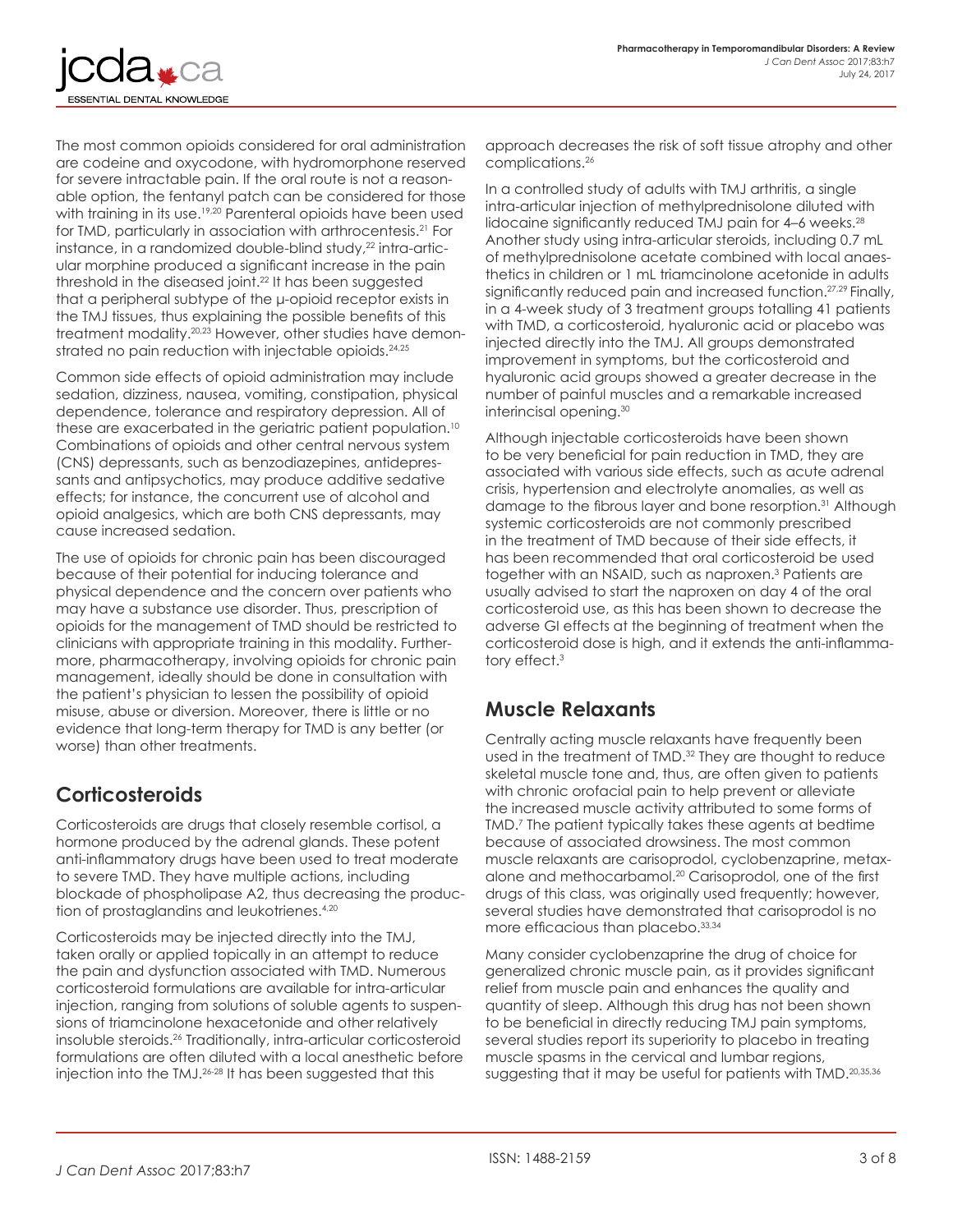NTIAL DENTAL KNOWLEDGE

Moreover, in a randomized controlled trial,<sup>37</sup> cyclobenzaprine was superior to placebo or 0.5 mg clonazepam when added to self-care and education in the management of TMD.38

These drugs must be used with caution as they may cause significant sedation. Cyclobenzaprine's chemical structure is similar to that of tricyclic antidepressants (TCAs), and it shares many of the properties of TCAs as well. Therefore, this medication is contraindicated for patients with hyperthyroidism and congestive heart failure. Furthermore, it should be avoided during the acute phase of recovery from myocardial infarction and by patients with arrhythmias. Also, cyclobenzaprine may have life-threatening interactions with monoamine oxidase inhibitors (MAOIs), and it may enhance the risk of seizure in patients taking tramadol. Evidence suggests that a very low dose of cyclobenzaprine may still provide positive effects in terms of sleep physiology and pain alleviation.39 Therefore, to reduce the sedating side effects, cyclobenzaprine is commonly prescribed at a lower dose (10 mg at bedtime) when treating TMD compared with that used to manage acute muscle spasm. In fact, in some cases, patients are encouraged to use fractions of the low dose to reduce the sedating side effects.

The usual course of treatment would encompass a 30-day trial period followed by a 2-week washout period before the patient is reassessed; this allows the clinician to determine the effectiveness of the medication by assessing the patient "on" and "off" the drug. If benefits are noted, a repeat of the prescription for up to 2–3 months may be necessary; however, long-term therapy using cyclobenzaprine should be co-managed with the patient's physician whenever possible.

### **Antidepressants**

Antidepressant drugs have been used for more than 3 decades for the management of pain arising from TMD. Among these medications, TCAs appear to be most effective37; however, selective serotonin reuptake inhibitors (SSRIs) have also been reported to reduce orofacial pain.40 These drugs are excellent first-line medications for TMD patients who may be refractory to splint therapy.41,42 TCAs are the most-studied medications in the management and control of chronic pain in the orofacial region.<sup>43,44</sup> Moreover, many patients who suffer from chronic pain often have comorbid depression and, in many instances, some type of disturbance in sleep patterns.<sup>43,44</sup> Thus, pain may be decreased indirectly because of a change in these patterns, especially among patients with depleted serotonin levels in the CNS.37,44,45

Numerous reviews of randomized, controlled trials have concluded that TCAs exhibit clear analgesic efficacy in a number of chronic pain conditions.41-44 For instance, a

double-blind study37 demonstrated that amitriptyline (25 mg/ day) is effective in reducing pain and discomfort among patients with chronic TMJ pain.<sup>37</sup> Increasing the dose of amitriptyline to 50–75 mg/day did not produce an increase in analgesic effects.<sup>37</sup> Similar results were seen in other studies that investigated the efficacy of amitriptyline.<sup>46-48</sup> However, other studies<sup>44</sup> proposed that the effects of amitriptyline were no greater than those observed with a placebo, attributing reported differences to a psychogenic factor present in many cases and to the difficulty patients have measuring subjective sensations of pain and discomfort.44 When used to treat TMD-related pain and discomfort, the doses of TCAs are usually much lower than those used to control depression.44 For instance, 25–50 mg/day of amitriptyline has been suggested.<sup>44,49</sup>

Another group of antidepressants commonly used are the SSRIs. Introduced in the late 1980s, these drugs became the first line of treatment for depression because of their favourable side effects profile compared with TCAs. SSRIs block neuronal transport of serotonin leading to increased synaptic serotonin, which in turn stimulates a large number of postsynaptic serotonin receptors.50 Among the SSRIs, citalopram and paroxetine have been shown to relieve neuropathic pain symptoms.51,52 Fluoxetine, used in 98 patients with idiopathic facial pain, was found to be more effective than placebo.<sup>53</sup> Furthermore, escitalopram reduced pain in patients with painful polyneuropathy.54 Finally, in a case report of 2 patients, SSRIs were beneficial in reducing TMD pain complaints (as 1 method of dental therapy).40

Although the exact mechanism of the analgesic action of these drugs is as yet unknown, the analgesic effect of TCAs may be a result of serotonin and noradrenaline reuptake inhibition at the synaptic level in the CNS.<sup>20,41</sup> Blocking these 2 amines increases their concentration and availability in the synaptic space at the nerve endings in the posterior horn of the spinal cord (which is involved in the transmission of pain), thus, favouring or prolonging inhibitory action in the transmission of this pain.44

The TCAs, amitriptyline, nortriptyline and desipramine, are frequently prescribed in the treatment of TMD pain. TCAs are associated with certain adverse events, which include sedation, dizziness, blurred vision, constipation and dry mouth. These drugs also block the reuptake of catecholamines and, as such, may increase catecholaminergic neurotransmission.4 Thus, the administration of an exogenous catecholamine, such as epinephrine, as a dental local anaesthetic may cause adverse cardiovascular events, and the amount of epinephrine should be limited to 0.04 mg per appointment for patients taking TCAs.<sup>4</sup> Moreover, TCAs should be avoided among patients taking MAOIs, as this combination may lead to lethal serotonin syndrome, consisting of confusion, fever, ataxia and severe hypertension.20 These drugs should also be used with caution for patients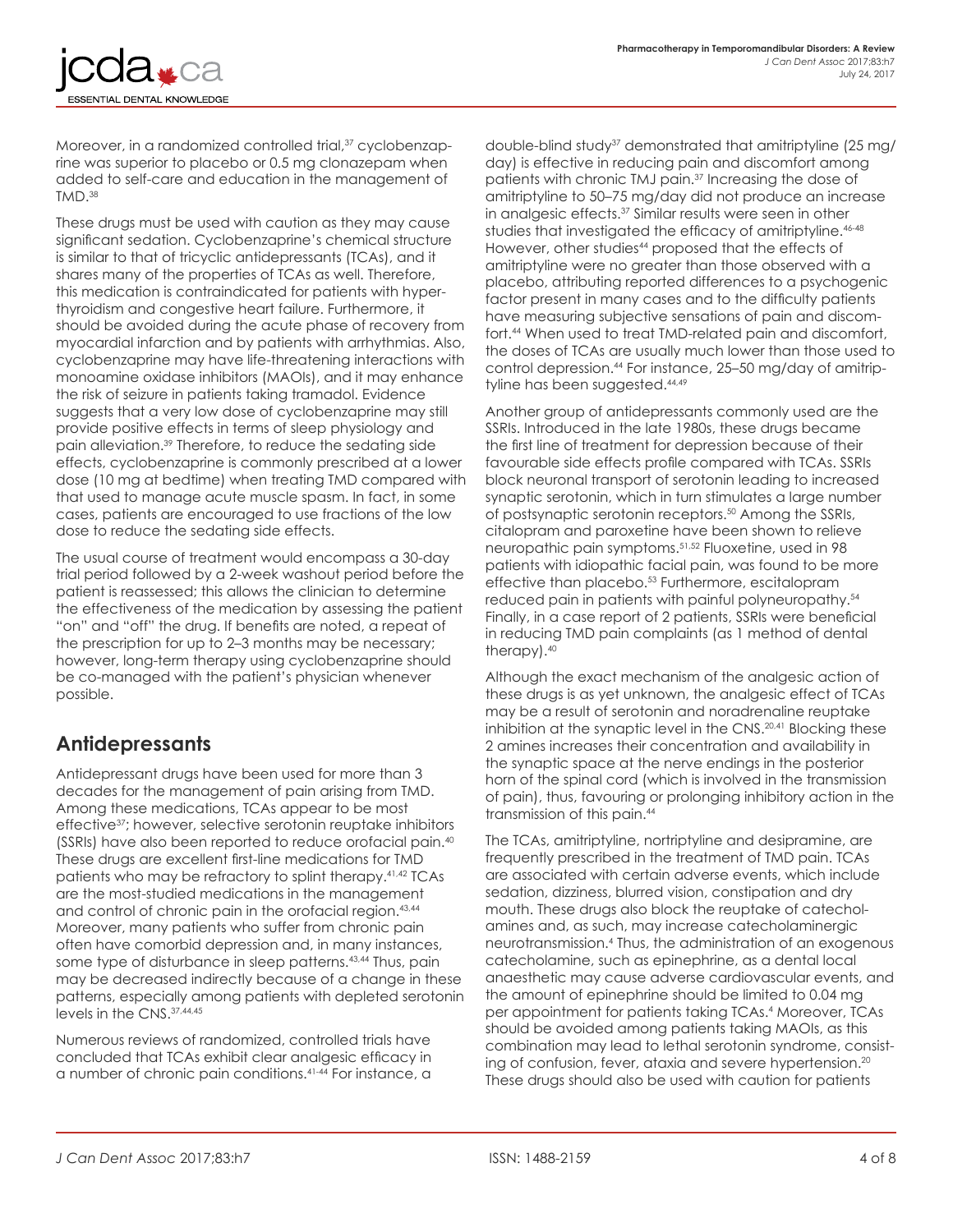**ENTIAL DENTAL KNOWLEDGE** 

with cardiac disease and among the elderly.

SSRIs have been associated with fewer anticholinergic, antihistaminergic and antiadrenergic effects compared with the TCAs, although paroxetine has a relatively high anticholinergic potency among SSRIs.<sup>50</sup> However, these drugs cause GI disturbances, such as nausea and vomiting, headache, sexual dysfunction, dry mouth and sweating.<sup>50</sup>

Overall, although antidepressants are quite effective, the dental community should use them only with caution. Patients who would benefit from this mode of therapy should be comanaged with their physician to ensure that they are medically stable enough to engage in long-term treatment. The physician should also be the primary practitioner managing any side effects or reactions that may arise.

#### **Anticonvulsants**

Anticonvulsant drugs are widely used to treat neuropathic pain. These medications act at several sites that may be relevant to pain, but the precise mechanism of their analgesic effect remains unclear. These agents are thought to inhibit neuronal excitation and enhance such inhibition.<sup>55</sup> Relevant sites of action include voltage-gated ion channels (i.e., sodium and calcium channels), ligand-gated ion channels, the excitatory receptors for glutamate and N-methyl-D-aspartate and the inhibitory receptors for gamma-aminobutyric acid (GABA) and glycine.<sup>55</sup>

Gabapentin and pregabalin have been used for the treatment of TMD. Both are synthetic compounds structurally related to GABA, the primary inhibitory neurotransmitter in the CNS. Despite their name and structural similarities, neither agent exerts its mechanism of action through GABA receptors.56,57 Rather, these drugs interact with the α2δ subunit of voltage-gated calcium channels,58 thereby reducing neurotransmitter release and attenuating postsynaptic excitability, which may explain their clinical effect of decreased nociception.56

Gabapentin has been widely used because of its efficacy in several placebo-controlled trials of various chronic pain syndromes.<sup>20,59,60</sup> Moreover, Kimos and coworkers<sup>61</sup> demonstrated that gabapentin significantly reduces TMD pain along with decreased tenderness in the masticatory muscles (specifically the temporalis and masseter muscles), compared with placebo.61 Pregabalin has been shown to be effective in randomized clinical trials for a wide array of painful neuropathic conditions.<sup>62-65</sup> However, to date, no studies have been done to demonstrate the effect of pregabalin on TMD pain.

Pregabalin and gabapentin are generally well tolerated and associated with transient mild to moderate adverse effects, which are dose dependent.20 Dizziness and somnolence are most frequently reported. Other less-common

adverse effects are dry mouth, peripheral edema, blurred vision, weight gain and inability to concentrate.<sup>20</sup> It has been proposed that anticonvulsants should be used as adjuvant analgesics in TMD, particularly for patients who have a history of failed TMJ surgeries or those who have long-standing unremitting pain.<sup>20</sup>

#### **Benzodiazepines**

Benzodiazepines are commonly prescribed for the treatment of acute muscle spasm and sleep disorders. However, this drug class is associated with numerous adverse properties, including tolerance and dependence, which contraindicate their long-term use in the management of TMD or other conditions.<sup>66</sup> These agents act on specific benzodiazepine receptors, which are part of the GABA receptor complex that mediates inhibitory synaptic transmission throughout the CNS. Benzodiazepines enhance the response to GABA by facilitating the opening of chloride channels and, thus, they cause hyperpolarization. These agents have been used primarily as anxiolytics; however, they have been reported to induce both muscle relaxation and sleep. Also, benzodiazepines have been used as anticonvulsant medications, and parenteral benzodiazepines have been used to manage status epilepticus.

Several studies have demonstrated the superiority of these drugs to placebo in double-blind trials for the treatment of TMD. For instance, Singer and Dionne<sup>16</sup> reported that patients taking diazepam displayed a significant reduction in their chronic jaw pain compared with placebo. Furthermore, Harkins et al.<sup>67</sup> showed that 1 month of clonazepam therapy reduced pain associated with TMD. However, in another study, where triazolam was compared with placebo, no pain reduction was found, but sleep improved significantly.<sup>68</sup>

Regardless of the positive outcome of some studies, the use of benzodiazepines for TMD has been discouraged because of numerous adverse drug reactions, such as drowsiness, confusion, amnesia and impaired coordination. Also, tolerance to and physical dependence on benzodiazepines can develop if these drugs are given over a prolonged period. Abrupt discontinuation may result in withdrawal symptoms, including anxiety, agitation, restlessness, insomnia and seizures. Contraindications to their use include allergy, myasthenia gravis and acute narrow-angle glaucoma.4

A number of benzodiazepines have been shown to interact with numerous drugs, as these medications are CYP 4503A4 substrates. Thus, concomitant foods, such as grapefruit juice, and drugs, such as azole antifungals, erythromycin and the calcium channel blockers that inhibit the 3A4 isoform, can significantly reduce the metabolism of benzodiazepines and, thus, lead to elevated levels in the blood and enhanced CNS depression.4,20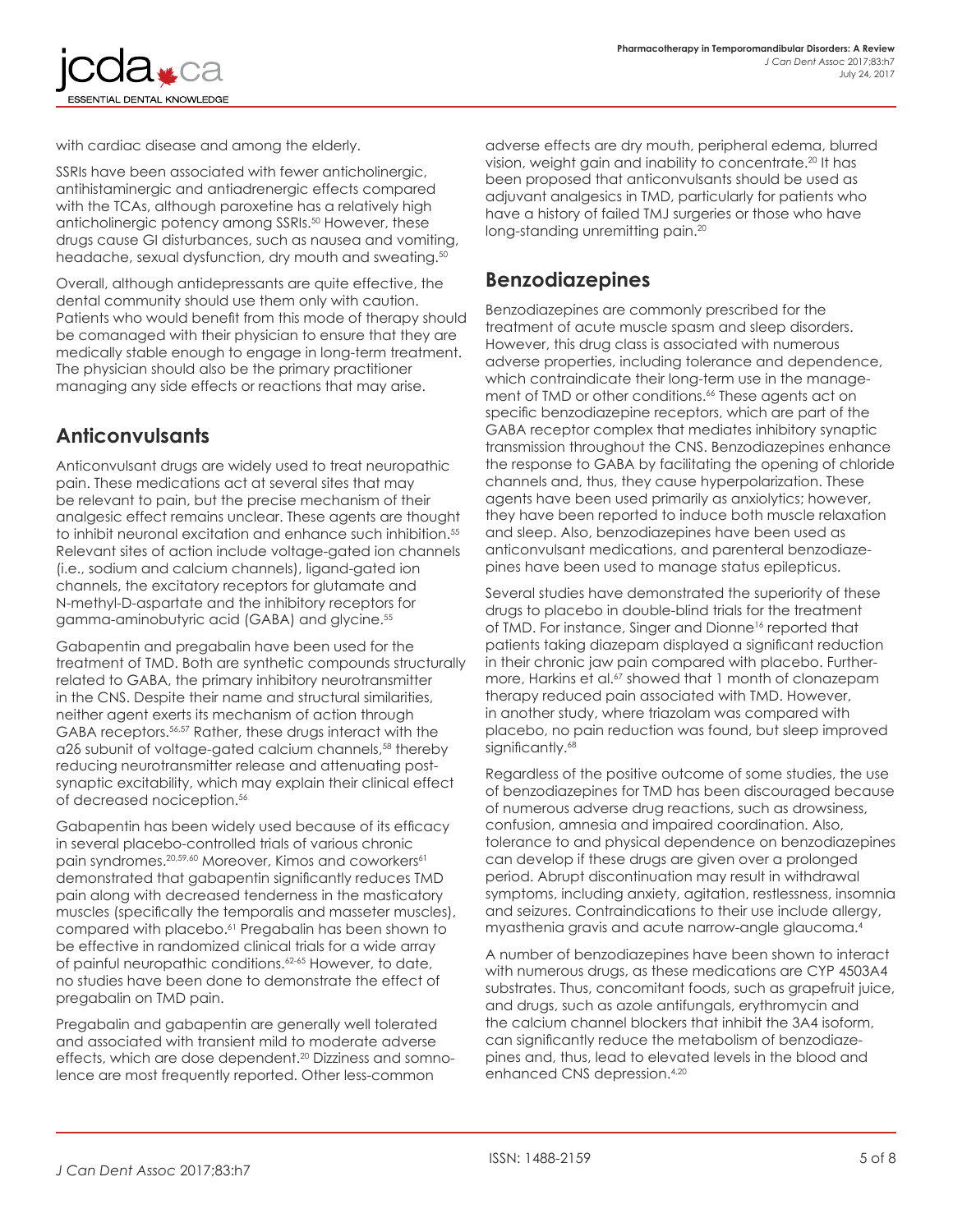As in the case of opioid use to manage TMD, benzodiazepines have the potential for misuse, abuse and diversion. They should be considered only by those with appropriate training and in consultation with the patient's physician.

#### **Conclusions**

**ENTIAL DENTAL KNOWLEDGE** 

Many modalities have been proposed for the treatment of TMD, including occlusal splints, physiotherapy and pharmacological interventions, to name just a few. Despite the wealth of analgesic options, treating TMJ-related pain is still a significant challenge in dental practice. Given the lack of good randomized controlled trials, clinicians are left to use the best evidence available, which shows that NSAIDs are likely effective but may carry significant risks such as gastric bleeding in some populations and that pharmacotherapies such as TCAs may have some effect. There is an urgent need for high-quality studies to better define the risk–benefit of pharmacotherapy for TMD patients. Finally, given the chronicity of TMD, there must be appropriate training and a full understanding of the risks and benefits of any drug considered for its management.

#### **THE AUTHORS**



**Dr. Ouanounou** is assistant professor, department of clinical sciences (pharmacology), faculty of dentistry, University of Toronto, Toronto, Ontario.



**Dr. Goldberg** is associate professor, faculty of dentistry, University of Toronto and associate at the Wasser Pain Management Centre, Mount Sinai Hospital, Toronto, Ontario



**Dr. Haas** is dean and the Arthur Zwingenberger Decanal Chair, faculty of dentistry, and professor, department of pharmacology, faculty of medicine, University of Toronto.

**Correspondence to:** *Dr. Aviv Ouanounou, Faculty of Dentistry, University of Toronto, 124 Edward St., Room 513, Toronto ON M5G 1G6.*

*Email: aviv.ouanounou@dentistry.utoronto.ca*

*The authors have no declared financial interests in any company manufacturing the types of products mentioned in this article.*

*This article has been peer reviewed.*

#### **References**

- 1. Herb K, Cho S, Stiles MA. Temporomandibular joint pain and dysfunction. [Curr Pain Headache Rep. 2006;10:408-14.](https://www.ncbi.nlm.nih.gov/pubmed/17087864)
- McNeill C. History and evolution of TMD concepts. Oral Surg [Oral Med Oral Pathol Oral Radiol Endod. 1997;83:51-60](https://www.ncbi.nlm.nih.gov/pubmed/9007924).
- 3. Wright EF. Manual of temporomandibular disorders. 2nd ed. Ames, Ia.: Wiley-Blackwell; 2010.
- 4. Haas D. Pharmacologic considerations in the management of temporomandibular disorders. J Can Dent Assoc. [1995;61\(2\):105-9,112-4](https://www.ncbi.nlm.nih.gov/pubmed/7600411).
- 5. Okeson JP, American Academy of Orofacial Pain. Orofacial pain: guidelines for assessment, diagnosis, and management. Chicago: Quintessence; 1996.
- 6. Mujakperuo HR, Watson M, Morrison R, Macfarlane TV. Pharmacological interventions for pain in patients with temporomandibular disorders. [Cochrane Database Syst](https://www.ncbi.nlm.nih.gov/pubmed/20927737)  [Rev. 2010;\(10\):CD004715.](https://www.ncbi.nlm.nih.gov/pubmed/20927737)
- 7. Dionne RA. Pharmacologic treatments for temporomandibular disorders. <u>Oral Surg Oral Med Oral</u> [Pathol Oral Radiol Endod. 1997;83\(1\):134-42](https://www.ncbi.nlm.nih.gov/pubmed/9007937).
- 8. Sharav Y, Benoliel R. Pharmacotherapy of acute orofacial pain. In: Sharav Y, Benoliel R, editors. Orofacial pain and headache. St. Louis: CV Mosby; 2008. p. 349-76.
- 9. Syrop SB. Initial management of temporomandibular disorders. [Dent Today. 2002;21\(8\):52-7](https://www.ncbi.nlm.nih.gov/pubmed/12221818).
- 10. Ouanounou A, Haas DA. Pharmacotherapy in the elderly dental patient. <u>J [Can Dent Assoc. 2015;80:f18](https://www.ncbi.nlm.nih.gov/pubmed/26679331)</u>.
- 11. Wolfe MM, Lichtenstein DR, Singh G. Gastrointestinal toxicity of nonsteroidal antiinflammatory drugs. N Engl J Med. [1999;340\(24\):1888-99](https://www.ncbi.nlm.nih.gov/pubmed/10369853).
- 12. Haas DA. Adverse drug interactions in dental practice: interactions associated with analgesics, Part III in a series. J [Am Dent Assoc. 1999;130\(3\):397-407](https://www.ncbi.nlm.nih.gov/pubmed/10085663).
- 13. Dreischulte T, Morales DR, Bell S, Guthrie B. Combined use of nonsteroidal anti-inflammatory drugs with diuretics and/ or renin-angiotensin system inhibitors in the community increases the risk of acute kidney injury. Kidney Int. [2015;88\(2\):396-403.](https://www.ncbi.nlm.nih.gov/pubmed/25874600)
- 14. Houston MC. Nonsteroidal anti-inflammatory drugs and antihypertensives. [Am J Med. 1991;90\(5A\):42-7S.](https://www.ncbi.nlm.nih.gov/pubmed/1903902)
- 15. Ta LE, Dionne RA. Treatment of painful temporomandibular joints with a cyclooxygenase-2 inhibitor: a randomized placebo-controlled comparison of celecoxib to naproxen. [Pain. 2004;111\(1-2\):13-21](https://www.ncbi.nlm.nih.gov/pubmed/15327804).
- 16. Singer E, Dionne R. A controlled evaluation of ibuprofen and diazepam for chronic orofacial muscle pain. [J Orofac](https://www.ncbi.nlm.nih.gov/pubmed/10332320)  [Pain. 1997;11\(2\):139-46](https://www.ncbi.nlm.nih.gov/pubmed/10332320).
- 17. Gordon SM, Montgomery MT, Jones D. Comparative efficacy of piroxicam versus placebo for temporomandibular pain. J Dent Res. 1990; 69(special issue):218.
- 18. Haas, DA. An update on analgesics for the management of acute postoperative dental pain. <u>J Can Dent Assoc.</u> [2002.68\(8\):476-82](https://www.ncbi.nlm.nih.gov/pubmed/12323103).
- 19. Hue Jung Park, Dong Eon Moon. Pharmacologic management of chronic pain. [Korean J Pain. 2010;23\(2\):99-](https://www.ncbi.nlm.nih.gov/pmc/articles/PMC2886242/) [108](https://www.ncbi.nlm.nih.gov/pmc/articles/PMC2886242/).
- 20. Hersh EC, Balasubramaniam R, Pinto A. Pharmacologic management of temporomandibular disorders. [Oral](https://www.ncbi.nlm.nih.gov/pubmed/18343325)  [Maxillofac Surg Clin N Am. 2008;20\(2\):197-210](https://www.ncbi.nlm.nih.gov/pubmed/18343325).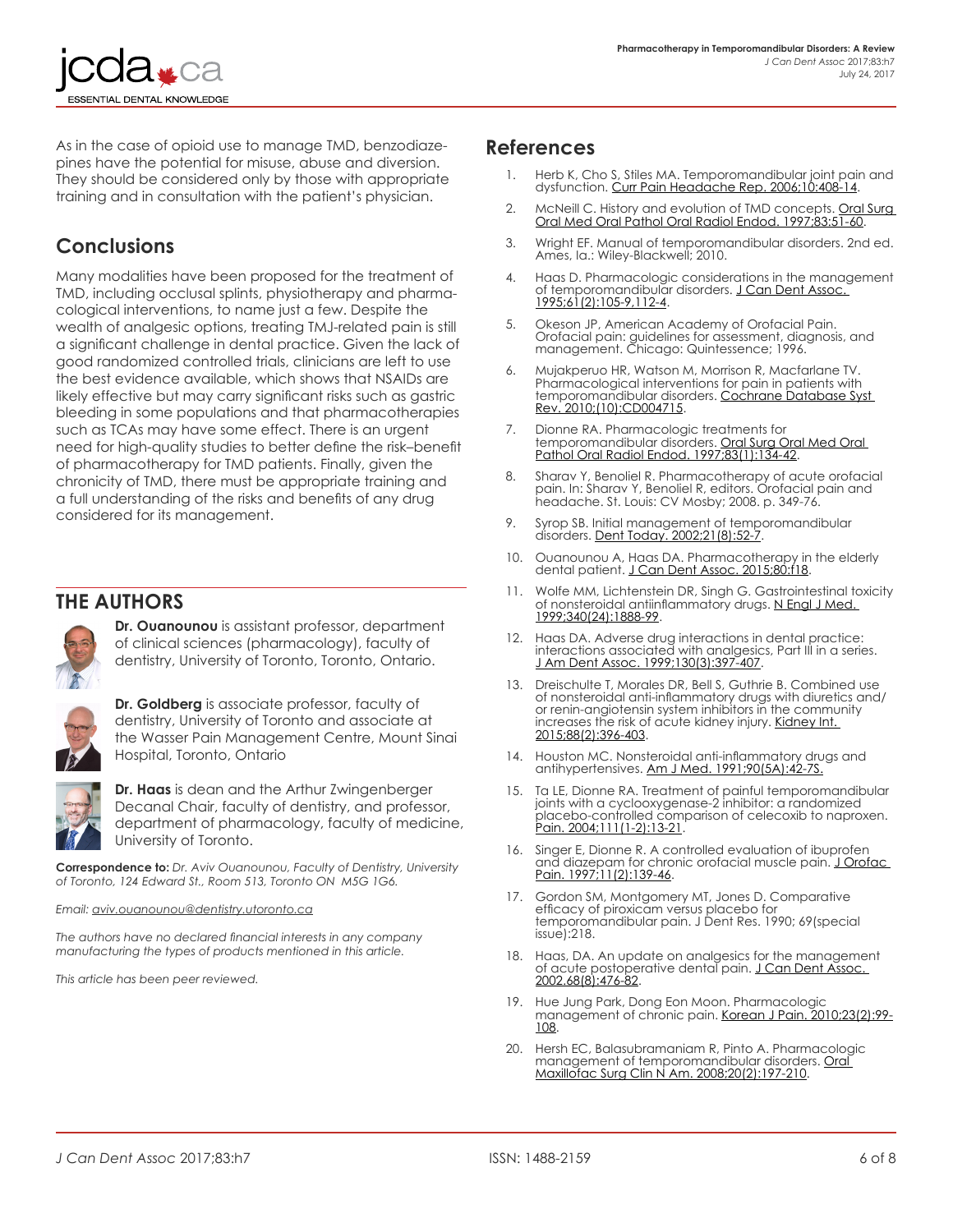ESSENTIAL DENTAL KNOWLEDGE

- 21. Kunjur J, Anand R, Brennan PA, Ilankovan V. An audit of 405 temporomandibular joint arthrocentesis with intra-articular morphine infusion. [Br J Oral Maxillofac Surg. 2003;41\(1\):29-](https://www.ncbi.nlm.nih.gov/pubmed/12576037) [31.](https://www.ncbi.nlm.nih.gov/pubmed/12576037)
- 22. List T, Tegelberg A, Haraldson T, Isacsson G. Intra-articular morphine as analgesic in temporomandibular joint arthralgia/osteoarthritis. <u>Pain. 2001;94(3):275-82</u>.
- 23. Hayashi K, Sugisaiki M, Ota S, Tanabe H. mu-Opioid receptor mRNA expression and immunohistochemical localization in the rat temporomandibular joint. [Peptides.](https://www.ncbi.nlm.nih.gov/pubmed/12084519)  [2002;23\(5\):889-93](https://www.ncbi.nlm.nih.gov/pubmed/12084519).
- 24. Bryant CJ, Harrison SD, Hopper C, Harris M. Use of intraarticular morphine for postoperative analgesia following TMJ arthroscopy. <u>[Br J Oral Maxillofac Surg. 1999;37\(5\):391-6](https://www.ncbi.nlm.nih.gov/pubmed/10577754)</u>.
- 25. Furst IM, Kryshtalskyj B,Weinberg S. The use of intraarticular opioids and bupivacaine for analgesia following temporomandibular joint arthroscopy: a prospective randomized trial. <u>J Oral Maxillofac Surg. 2001;59(9):979-83</u>.
- 26. Mountziaris PA, Kramer PR, Mikosa AG. Emerging intraarticular drug delivery systems for the temporomandibular joint. <u>Methods. 2009;47(2):134-40</u>.
- 27. Fredriksson L, Alstergren P, Kopp S. Serotonergic mechanisms influence the response to glucocorticoid treatment in TMJ arthritis. <u>Mediators Inflamm.</u> [2005;2005\(4\):194-201](https://www.ncbi.nlm.nih.gov/pmc/articles/PMC1526482/).
- 28. Alstergren P, Appelgren A, Appelgren B, Kopp S, Lundeberg T, Theodorsson E. The effect on joint fluid concentration of neuropeptide Y by intra-articular injection of glucocorticoid in temporomandibular joint arthritis. Acta Odontol Scand. 1996;54.
- 29. Arabshahi B, Dewitt EM, Cahill AM, Kaye RD, Baskin KM, Towbin RB, et al. Utility of corticosteroid injection for temporomandibular arthritis in children with juvenile idiopathic arthritis. <u>Arthritis Rheum[. 2005;52\(11\):3563–9](https://www.ncbi.nlm.nih.gov/pubmed/16255045)</u>.
- Kopp S, Akerman S, Nilner M. Short-term effects of intraarticular sodium hyaluronate, glucocorticoid, and saline injections on rheumatoid arthritis of the temporomandibular joint. [J Craniomandib Disord. 1991;5\(4\):231-8.](https://www.ncbi.nlm.nih.gov/pubmed/1814964)
- 31. Haddad IK. Temporomandibular joint osteoarthrosis. Histopathological study of the effects of intra-articular injection of triamcinolone acetonide. [Saudi Med J.](https://www.ncbi.nlm.nih.gov/pubmed/11500733)  [2000:21\(7\):675-9.](https://www.ncbi.nlm.nih.gov/pubmed/11500733)
- 32. Stanko JR. Review of oral skeletal muscle relaxants for the craniomandibular disorder (CMD) practitioner. [Cranio.](https://www.ncbi.nlm.nih.gov/pubmed/2083431)  [1990;8\(3\):234-43.](https://www.ncbi.nlm.nih.gov/pubmed/2083431)
- 33. Schwartz L, Kutscher AH, Yavelow I, Cobin HP, Brod MS. Carisoprodol in the management of temporomandibular joint pain and dysfunction: a preliminary investigation. <u>Ann-</u> [N Y Acad Sci. 1960;86:245-9](https://www.ncbi.nlm.nih.gov/pubmed/14443993).
- 34. Gallardo F, Molgo J, Miyazaki C, Rossi E. Carisoprodol in the treatment of myofascial pain-dysfunction syndrome. [J Oral](https://www.ncbi.nlm.nih.gov/pubmed/1097611)  [Surg. 1975;33\(9\):655-8.](https://www.ncbi.nlm.nih.gov/pubmed/1097611)
- 35. Brown BR Jr, Womble J. Cyclobenzaprine in intractable pain syndromes with muscle spasm. [JAMA. 1978;240\(11\):1151–2](https://www.ncbi.nlm.nih.gov/pubmed/355663).
- 36. Borenstein DG, Korn S. Efficacy of a low-dose regimen of cyclobenzaprine hydrochloride in acute skeletal muscle spasm: results of two placebo-controlled trials. Clin Ther. [2003;25\(4\):1056-73.](https://www.ncbi.nlm.nih.gov/pubmed/12809957)
- 37. Rizzatti-Barbosa CM, Nogueira MT, de Andrade ED, Ambrosano GM, de Barbosa JR. Clinical evaluation of amitriptyline for the control of chronic pain caused by temporomandibular joint disorders. [Cranio. 2003;21\(3\):221-5.](https://www.ncbi.nlm.nih.gov/pubmed/12889679)
- 38. Herman CR, Schiffman EL, Look JO, Rindal DB. The effectiveness of adding pharmacologic treatment with clonazepam or cyclobenzaprine to patient education and self-care for the treatment of jaw pain upon awakening: a randomized clinical trial. [J Orofac Pain. 2002;16\(1\):64-70](https://www.ncbi.nlm.nih.gov/pubmed/11889661).
- 39. Moldofsky H, Harris HW, Archambault WT, Kwong T, Lederman S. Effects of bedtime very low dose cyclobenzaprine on symptoms and sleep physiology in patients with fibromyalgia syndrome: a double-blind randomized placebo-controlled study. J Rheumatol. [2011;38\(12\):2653-63](https://www.ncbi.nlm.nih.gov/pubmed/21885490).
- 40. Inagaki T, Miyoaka T, Shinno H, Horiguchi J, Matsuda S, Yoshikawa H. Treatment of temporomandibular pain with selective serotonin uptake inhibitor paroxetine. <u>Prim Care</u> [Companion J Clin Psych. 2007;9\(1\):69-70.](https://www.ncbi.nlm.nih.gov/pmc/articles/PMC1894839/)
- 41. Lynch ME. Antidepressants as analgesics: a review of randomized controlled
- 42. trials. [J Psychiatry Neurosci. 2001;26\(1\):30-6.](https://www.ncbi.nlm.nih.gov/pmc/articles/PMC1408040/)
- 43. Max MB. Antidepressants as analgesics. In: Progress in pain research management. Fields HL, Liebeskind JC, editors. Seattle: IASP Press; 1994. p. 229-46.
- 44. McQuay HJ, Moore RA. Antidepressants and chronic pain. [BMJ. 1997;314\(7083\):763-4.](https://www.ncbi.nlm.nih.gov/pmc/articles/PMC2126188/)
- 45. Cascos-Romero J, Vázquez-Delgado E, Vázquez-Rodríguez E, Gay-Escoda C. The use of tricyclic antidepressants in the treatment of temporomandibular joint disorders: systematic review of the literature of the last 20 years. <u>Med Oral Patol </u> [Oral Cir Bucal. 2009;14\(1\):E3-7](https://www.ncbi.nlm.nih.gov/pubmed/19114953).
- 46. Pettengill CA, Reisner-Keller L. The use of tricyclic antidepressants for the control of chronic orofacial pain. [Cranio. 1997;15\(1\):53-6.](https://www.ncbi.nlm.nih.gov/pubmed/9586488)
- 47. Sharav Y, Singer E, Schmidt E, Dionne RA, Dubner R. The analgesic effect of amitriptyline on chronic facial pain. [Pain. 1987;31\(2\):199-209.](https://www.ncbi.nlm.nih.gov/pubmed/3431880)
- 48. McQuay HJ, Carroll D, Glynn CJ. Low dose amitriptyline in the treatment of chronic pain. <u>[Anaesthesia. 1992;47\(8\):646-](https://www.ncbi.nlm.nih.gov/pubmed/1519713)</u> [52.](https://www.ncbi.nlm.nih.gov/pubmed/1519713)
- 49. McQuay HJ, Carroll D, Glynn CJ. Dose-response for analgesic effect of amitriptyline in chronic pain. [Anaesthesia. 1993;48\(4\):281-5](https://www.ncbi.nlm.nih.gov/pubmed/8494126).
- 50. Kreisberg MK. Tricyclic antidepressants: analgesic effect and indications in orofacial pain. J Craniomandib Disord. [1988;2\(4\):171-7](https://www.ncbi.nlm.nih.gov/pubmed/3076592).
- 51. Lee YC, Chen PP. A review of SSRIs and SNRIs in neuropathic pain. [Expert Opin Pharmacother. 2010;11\(17\):2813-25](https://www.ncbi.nlm.nih.gov/pubmed/20642317).
- 52. Sindrup SH, Gram LF, Brøsen K, Eshøj O, Mogensen EF. The selective serotonin reuptake inhibitor paroxetine is effective in the treatment of diabetic neuropathy symptoms. <u>Pain.</u> [1990;42\(2\):135-44](https://www.ncbi.nlm.nih.gov/pubmed/2147235).
- 53. Sindrup SH, Bjerre U, Dejgaard A, Brøsen K, Aaes-Jørgensen T, Gram LF. The selective serotonin reuptake inhibitor citalopram relieves the symptoms of diabetic neuropathy. [Clin Pharmacol Ther. 1992;52\(5\):547-52.](https://www.ncbi.nlm.nih.gov/pubmed/1424428)
- 54. Harrsion SD, Glover L, Feinmann C, et al. A comparison of antidepressant medication alone and in conjunction with cognitive behavioral therapy for chronic idiopathic facial pain. In: Proceedings of the 8th world congress on pain: progress in pain research and management. Volume 8. Jensen TS, Turner JA, Wiesenfeld-Hallin Z, editors. Seattle: IASP Press; 1997. p. 663-72.
- Otto M, Bach FW, Jensen TS, Brøsen K, Sindrup SH. Escitalopram in painful polyneuropathy: a randomized, placebo-controlled, cross-over trial. [Pain. 2009;139\(2\):275-](https://www.ncbi.nlm.nih.gov/pubmed/18547727) [83.](https://www.ncbi.nlm.nih.gov/pubmed/18547727)